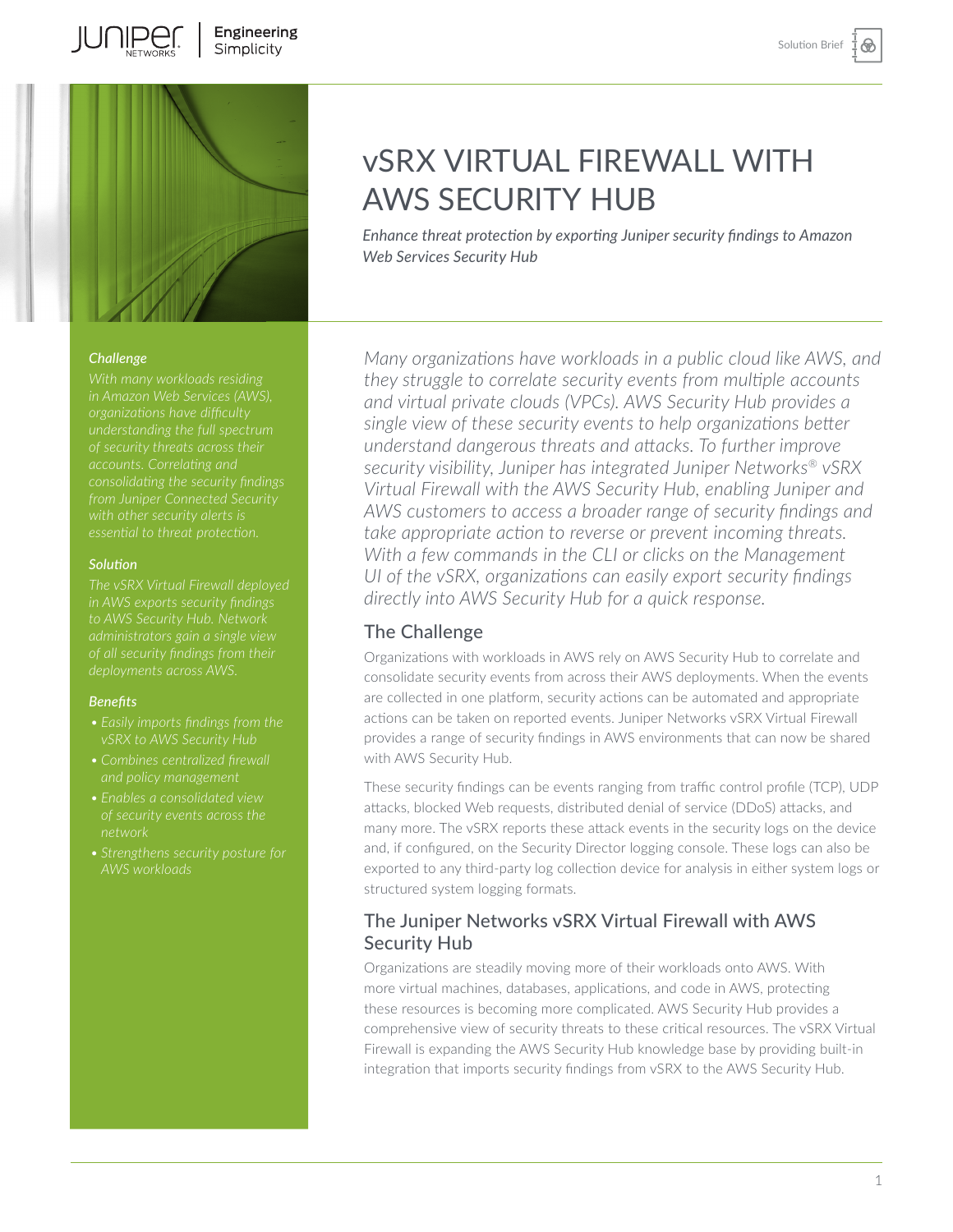With the integration of vSRX and AWS Security Hub, organizations can automate their responses to network threats and take the necessary actions to secure their networks. Organizations can add security reports to the AWS Security Hub that address workload protection, secure connectivity from on premises/private cloud to AWS, manage network segmentation, and secure SD-WAN.

#### Features and Benefits

- Built-in Integration. With the implementation of a new cloud agent daemon in the vSRX, the integration with AWS Security Hub is seamless for the end user. Using a simple configuration, the vSRX imports the security findings to Security Hub in structured system log formats.
- Integration with Amazon CloudWatch. The cloud agent daemon in the vSRX acts as a single resource for interacting with AWS services such as Amazon CloudWatch. Metrics such as input/output bytes, CPU utilization, and other valuable metrics can now be exported to Amazon CloudWatch for event-based automated actions by administrators. In addition, logs from the vSRX are sent to CloudWatch logs.
- Easy to Deploy. Deploying vSRX on AWS is readily available using Cloud Formation Templates, and the integration with Security Hub is seamless. After entering only a few configuration commands on the vSRX, security findings from the vSRX will appear in the AWS Security Hub.

#### Solution Components

The vSRX provides advanced security and VPN features that allow network and security administrators to quickly and efficiently provision firewall protection and scale VPNs to meet the dynamic needs of cloud environments. By combining the vSRX with Security Director or Contrail® Service Orchestration, administrators can significantly improve policy configuration, management, and visibility into both physical and virtual assets from a common, centralized platform. With the integration of the vSRX and AWS Security Hub, network administrators have another platform with a richer set of security findings that provide visibility into any security event threatening their workload deployment.

To enable the vSRX to import security alerts into the Security Hub, a cloud agent process (daemon) runs within the vSRX. This daemon is responsible for collecting all the security log events and forwarding them to the AWS Security Hub at preconfigured intervals. Many different security events are logged and enabled for import to Security Hub. The alerts are broadly classified into these categories:

- Screens
- Intrusion detection and prevention (IDP)
- Juniper Advanced Threat Prevention Cloud
- Content security

The vSRX also sends metadata information to help identify and correlate the security alerts along with the events. The complete list of information provided includes:

- Identification
- ProductARN
- GeneratorId
- Title
- Description
- AWSAccountId
- Types
- FirstObservedAt/LastObservedAt
- CreatedAt/UpdatedAt
- Resources
- Severity
- Confidence
- Criticality

To learn more about configuring and deploying the vSRX to import events into Security Hub, please refer to the Juniper [documentation](https://www.juniper.net/documentation/us/en/software/vsrx/vsrx-consolidated-deployment-guide/index.html).

#### Use Case

In the AWS Public Cloud, the vSRX addresses the following use cases:

- Workload protection
- Secure connectivity from on premises/private cloud to AWS
- Network segmentation or east-west firewall
- Secure SD-WAN

The network admin choosing the vSRX for any of these four use cases on AWS now does so with the added benefit of integrations into multiple AWS native services such as Amazon Elastic Load Balancer/Auto Scaling Group, Amazon CloudWatch Metrics and Logs, Amazon GuardDuty, and the AWS Security Hub.